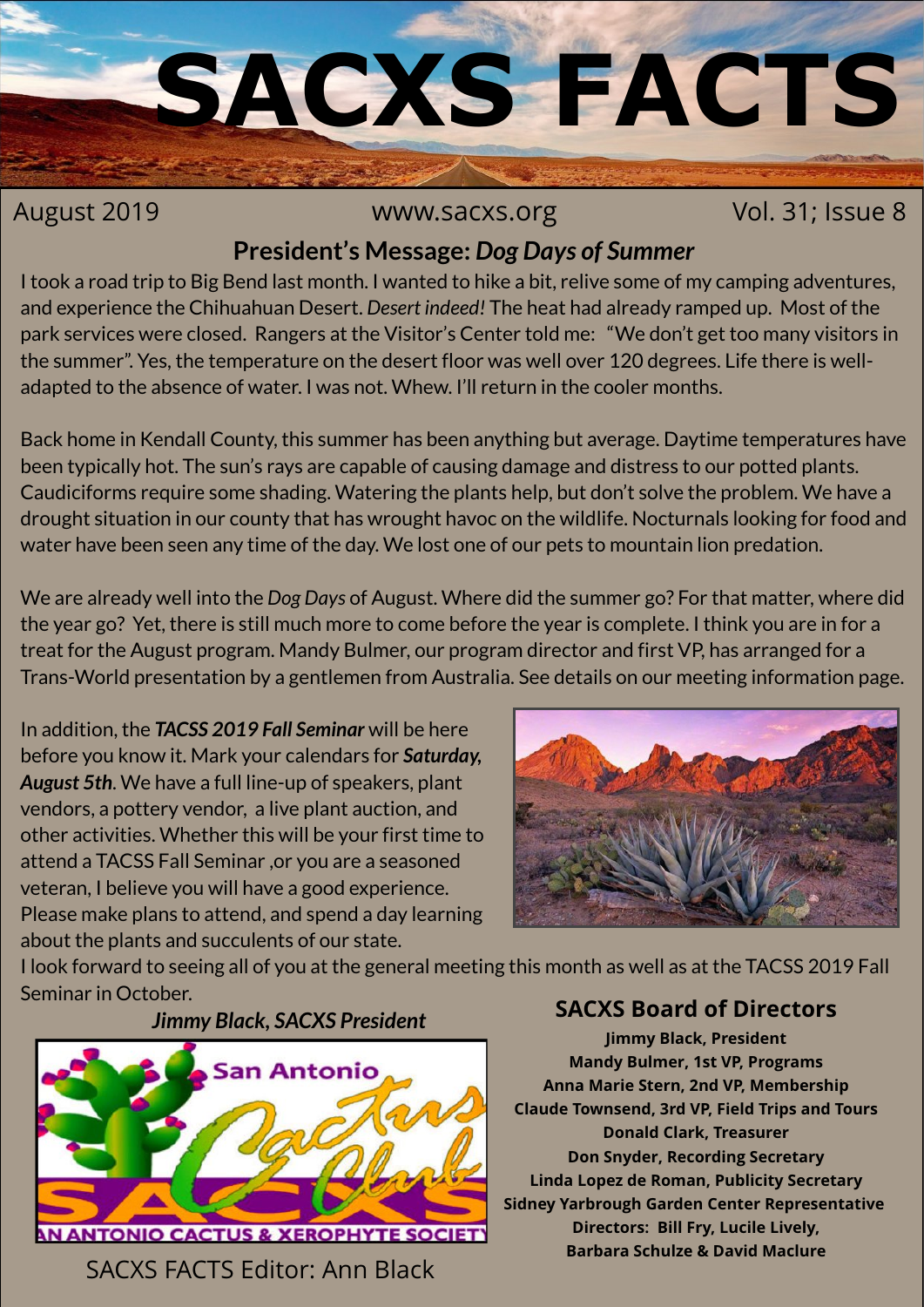## August Meeting Information

# *Cerriscapades*

**A Wonder Down Under** *Join us for an exclusive evening with a succulent enthusiast from:* **MELBOURNE, AUSTRALIA**



**Chuck Cerrillos from Melbourne, Australia, will share his passion for gardening with succulents. Chuck is the curator of an amazing** *Echeveria* **collection as well as many other beautiful succulents. His planting endeavours are the subject of a popular YouTube Channel "Let's Plant". Although his horticultural zone is warmer than what we have in San Antonio, the local climate in Australia has remarkable similarities. Chuck will discuss tips for gardening success in the summer and winter. If you haven't seen his** *Echeveria* **gardens, you can check him out at:**  *www.cerriscapades.com* **or his YouTube channel "***Let's Plant***". We will connect to Australia via satellite…**



**10AM AEST 7PM CST**



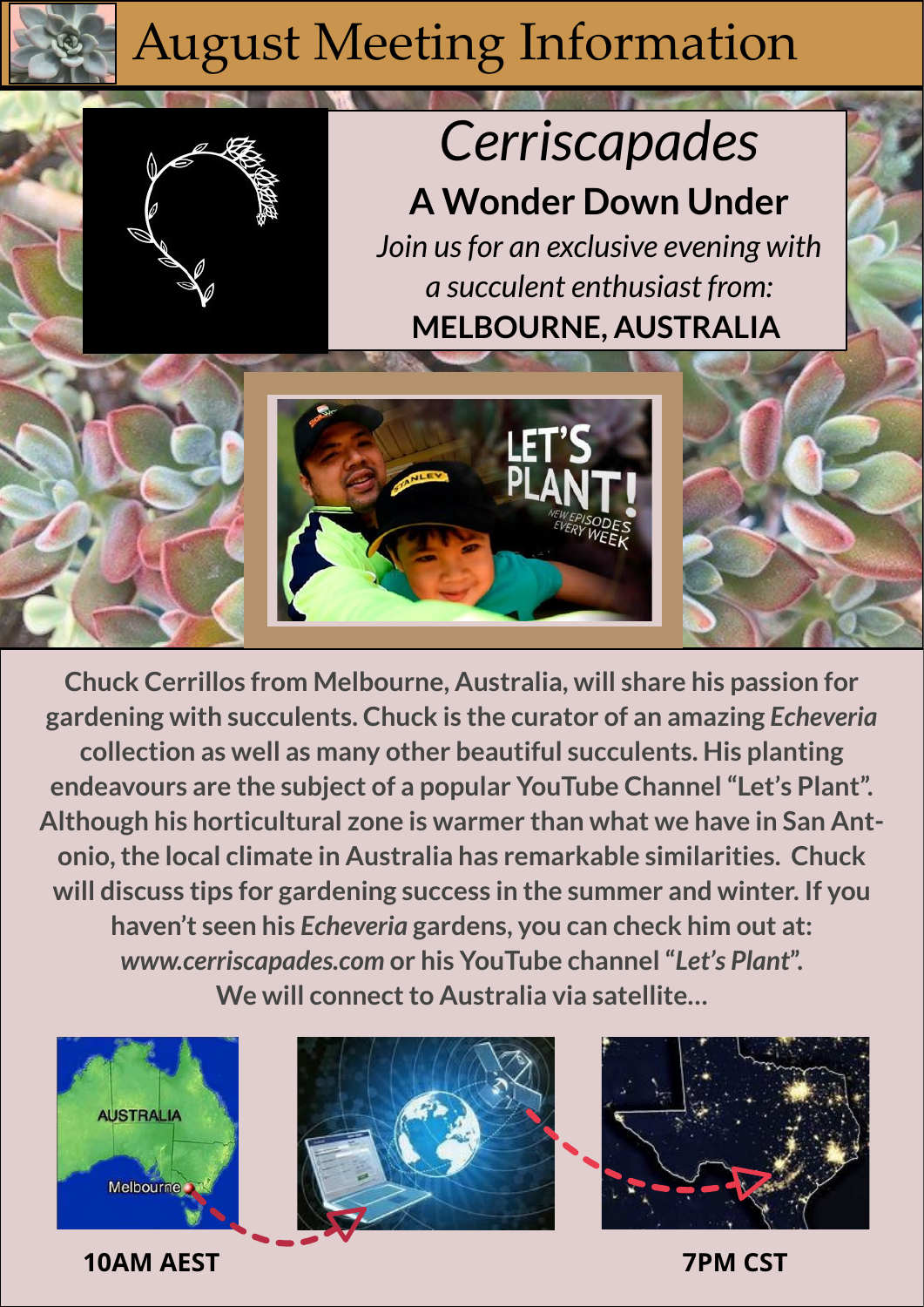## Meeting Date and Schedule

**The Next General Club Meeting will be Wednesday, August 21 at the San Antonio Garden Center. Social Hour begins at 6:30pm. Meeting will begin at 7:15pm. Featured Plant Vendor: David Feller from "A Bug's Home"**

**August Meeting Auction Plant Assignments**

**Lauren Garza Sherie Gee Sage Gibson Lizzy Gladstone Alex Gonzalez**

### Social Media and Important Links

### *Find us at:*

**Web: <https://www.sacxs.org/> Facebook Page: <https://www.facebook.com/sacxs.org/> Facebook Group: [https://www.facebook.com/groups/2007058919615873/?sourc](https://www.facebook.com/groups/2007058919615873/?source_id=578645718878226) [e\\_id=578645718878226](https://www.facebook.com/groups/2007058919615873/?source_id=578645718878226)**

**Instagram: SACXS**

**Text sacxs to 56512 for 2019 Upcoming Programs and Events**

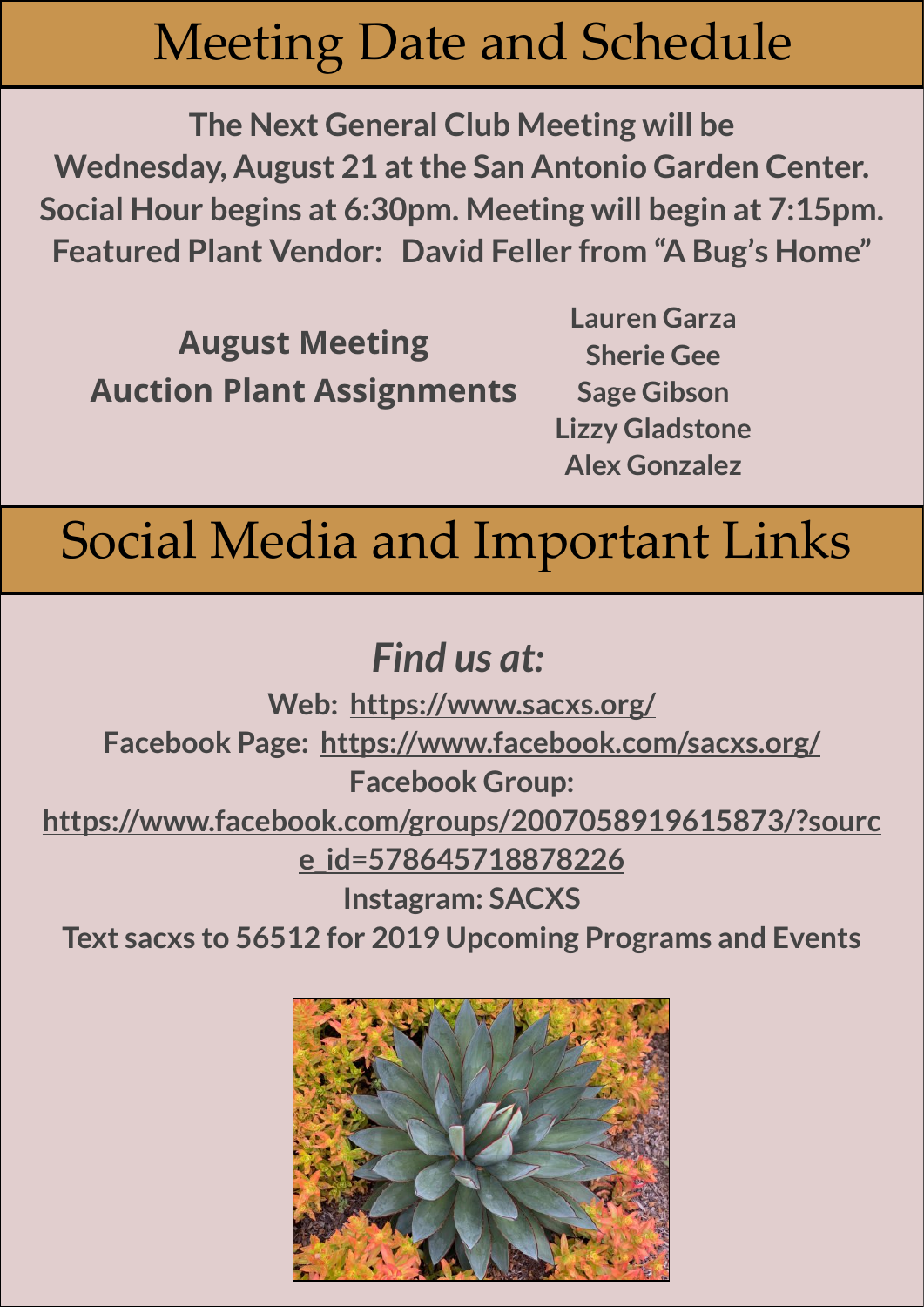

## TACSS Fall Seminar Update

**The Texas Association of Cactus and Succulent Societies 2019 Fall Seminar is rapidly approaching!! The Seminar is scheduled for Saturday, October 5th at the San Antonio Garden Center, and SACXS is the host society. Sunday October 6th is devoted to Garden Tours at Paul's Desert and Mandy Bulmer's home.**

**The Seminar is an all day event. The Garden Center doors will open at 8:00 AM for on site registration and plant sales. Lectures will begin at 8:45 AM and continue around until ~ 2:30 PM with a break for lunch. The theme is "Our Texas Heritage". Our speakers will address topics on Texas native cacti and succulents. You will be able to purchase plants and pottery during all hours of the seminar. As always, there will be a Grand Champion Succulent and Cactus competition. This year we will hold a competition at the SACXS September meeting to determine whose plants will be chosen to represent our club at the Seminar.**

**A new attraction at the Seminar will be the "Identify This" contest, which will be a test of your skill in recognizing Texas native plants in bloom. A prize will be available to the winner. Also, as in years past, there will be a rare plant auction. Attendees are asked to bring an auction plant with a value of ~\$30 or more. When deciding what to bring, please ask yourself, "would I bid on this plant"? The auction is the main revenue generator for TACSS.**

**We have arranged for the Benjie's Munch Food Truck to cater lunch on the Garden Center premises. Attendees will be able to purchase lunch items. Refreshments will be provided at other times during the seminar.** 

**Initial notices have already gone out on email and social media. The Seminar is free and open to the general public. We are using Eventbrite for Seminar registration and ask that you register for the meeting as soon as possible. This allows us to have an accurate head count leading up to the Seminar. We encourage everyone to attend to give a good showing of Club** 

**Register for the TACSS Seminar on: [www.eventbrite.com](http://www.eventbrite.com/)** *Search:* **The Texas Association of Cactus and Succulent Societies 2019 Fall Seminar**

**The seminar is FREE. Register now to save your spot** **support for the Seminar and for TACSS. We are already experiencing a lot of interest , so make sure you sign up.**

**As an aside, every paid member of SACXS is also a member of TACSS. Each year \$2 per member of your dues goes to TACSS for a "Society Membership". In addition, you can also become an "Associate Member" by paying \$5 per year to include up to two people per household. An Associate Membership includes direct mailing of all TACSS correspondence. This includes the TACSS Newsletter which is published at least twice a year.**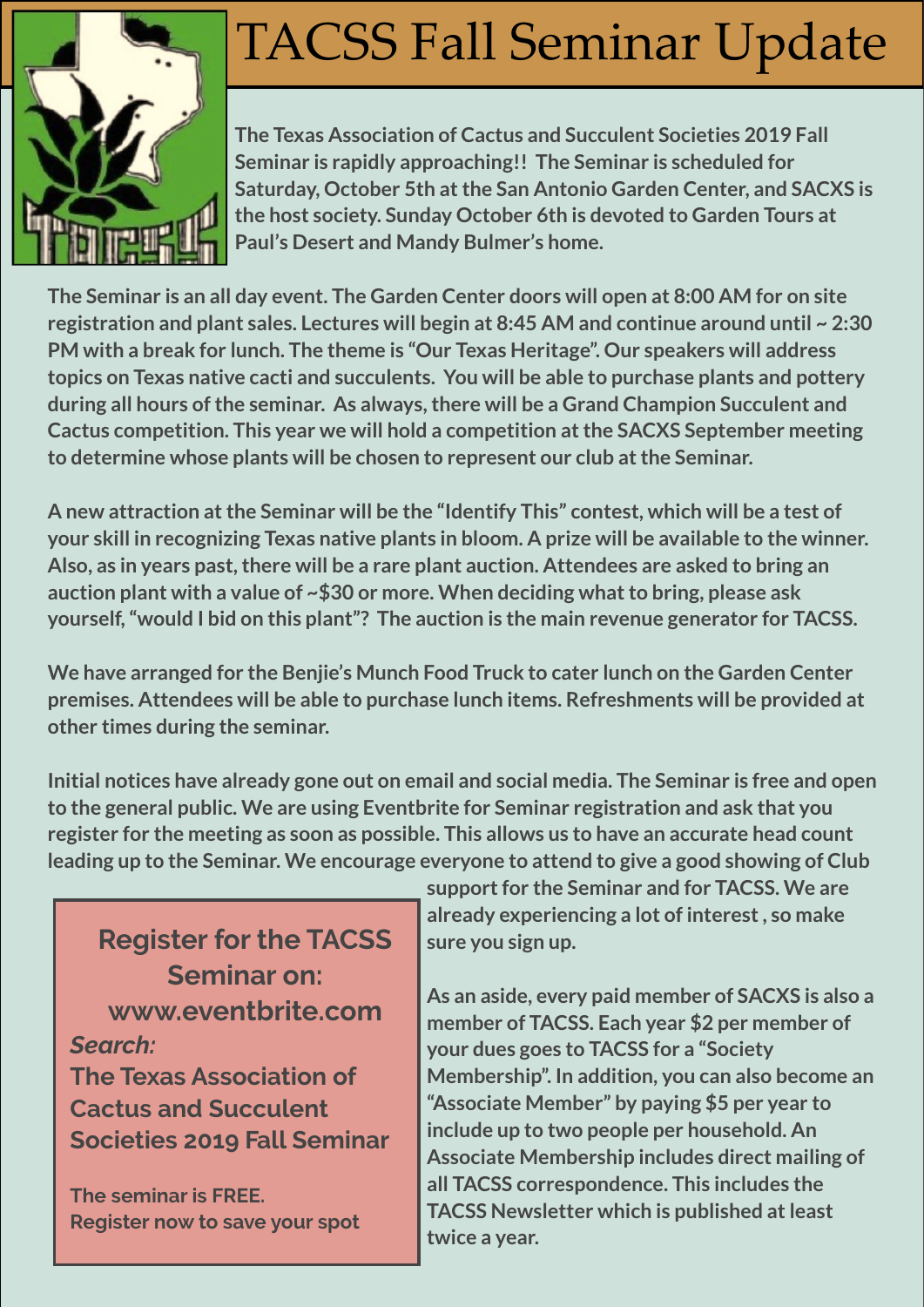## Our Texas Natives…

Echeveria were named after Mexican botanical artist Atanasio Echeverría y Godoy in 1828 by the French





# **Candelilla**

#### Perennial echeveria grows well in Mediterranean-like coastal climates and is winter hardy in U.S. Department of Agriculture *Euphorbia antisyphilitica*

(Candle wax plant)

**Description:** A Chihuahuan Desert Plant with narrow, waxy stems, growing upright to about 2 ft tall/ 3 ft wide in clusters on the desert floor. **Origin:** New Mexico, Mexico, West Texas, **Flower:** Tiny pink flower with a red center. Reminds me of an Orchid, but not much larger than a BB . Blooms appear on the upper part of the stem. Flowers in spring and summer.

**Cultivation:** Th**is** plant likes full sun, but can tolerate a little shade. It can survive minus 10` F weather when dry. Plant in slightly alkaline soil. It is extremely drought tolerant.

**Ethnobotany:** The Indians used the sap as treatment for lesions. This plant has a great survival story, In the early days it was hunted to almost extinction for the fine wax it produces when boiled over an open fire. Today, on some ranches, remains of these old fire pits may still be found. The plants at these heritage locations grow so densely that one has great difficulty walking through the plant colonies. In the early 1900's, this was one of the best wax on the market. I use it on my wood saws and tools to prevent rust. Now it is grown

**Plants: This is a must in your garden.** 

#### *By Claude Townsend*